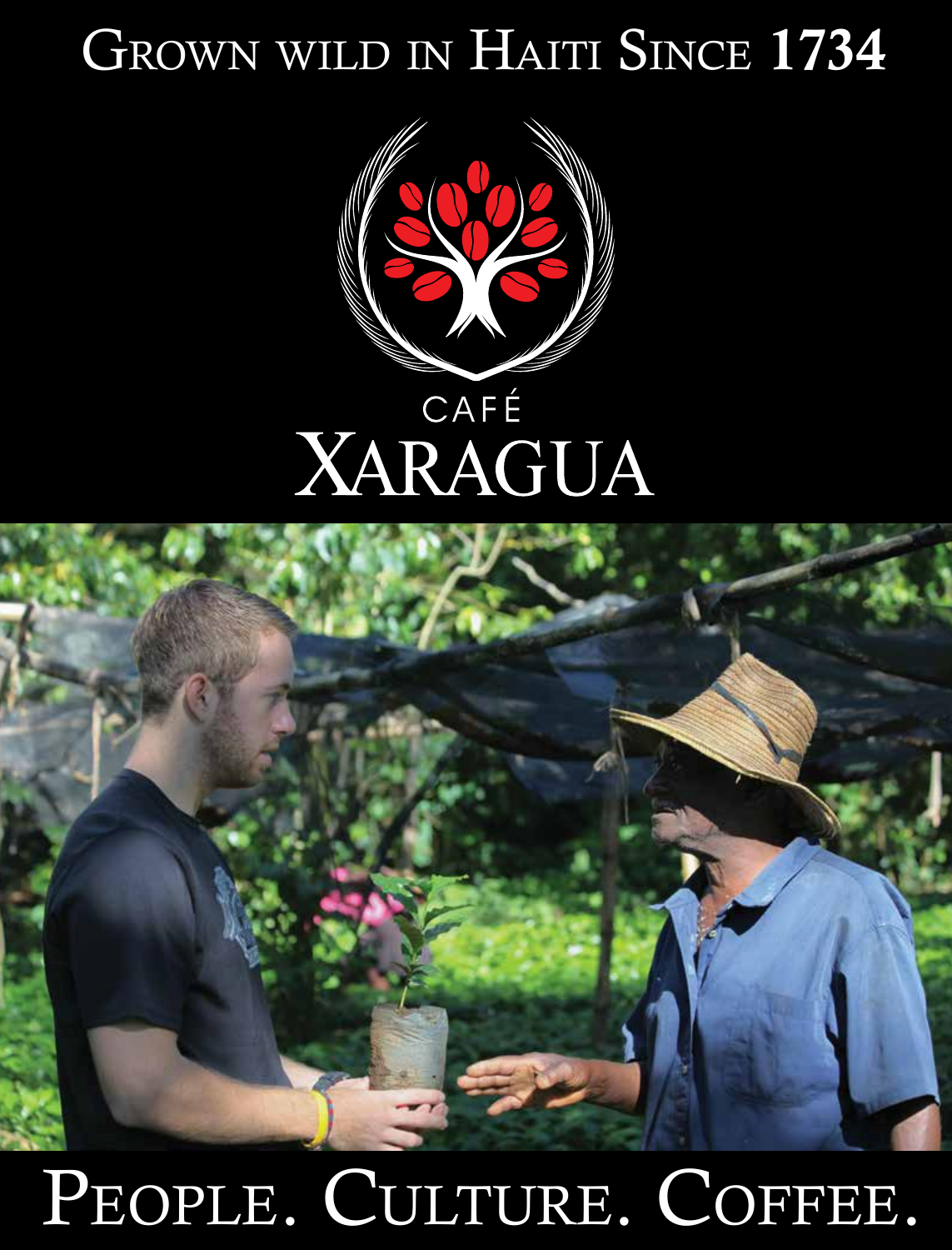

With meticulous attention to quality we offer a world class product that is extremely rare in North America. Our integrated supply chain and dedication to Fairtrade practices create a fully sustainable business. By planting one coffee tree for each bag of coffee sold we provide a direct connection between consumers and the product that will result in a loyal customer base. With customers in 11 of the 13 provinces and territories and nationwide publicity we have proven there is a demand for premium Haitian coffee.

One of our goals at Café Xaragua is to maintain the **culture** behind Haitian coffee. We have chosen the name Xaragua – pronounced "Z"aragua – because it is the name that once represented the geographical region from which we source our coffee. Before the arrival of Christopher Columbus the island of Hispaniola was inhabited by the Taino Arawak people who divided the island into five chiefdoms which were known as:

#### Marien, Maguana, Higuey, Maguá **Xaragua**.

#### Environmental Commitment

We have made an environmental commitment to **plant one coffee tree for every bag** sold Each bag has a unique Tree ID number that customers can register online. Today only 2% of Haiti remains forested and thus when considering reforestation there must be an economic incentive. Coffee

is a long term crop that provides the environmental and economic development the people of Haiti need.



#### Make a Difference with Coffee

**MARIEN** 

**XARAGUA** 

Coffee is the second most traded commodity next to oil and is consumed by 88% of Canadians on a daily basis. It is clear our coffee choices have a substantial impact on coffee farmers around the world. By purchasing our coffee you are providing the final link for coffee farmers in Haiti and beginning the push towards sustainable and ethical development.

Coffee was first planted in Haiti in 1734 and quickly grew to be the primary industry in Haiti. In 1949 Haiti was the 3rd largest supplier of coffee in the world and was considered by many to be the *Grand Cru* of coffee. Since then, Haiti has felt the impacts of deforestation, political instability and natural disasters that have all impacted the coffee industry. Coffee will not only provide farmers with much needed income, but our commitment to planting coffee trees will pave the way towards rebuilding the natural ecosystems while supporting a sustainable industry.

Coffee has shaped Haiti's history and is ingrained in Haitian culture. We intend to make coffee a positive part of Haiti's future by revitalizing an industry that could give life to a nation.

*"Buy it for the superb quality of the coffee, but understand the manner in which it is brought to market and believe in the possibilities it holds for Haiti"*

*Eric Morse - Executive Dean at the Richard Ivey School of Business*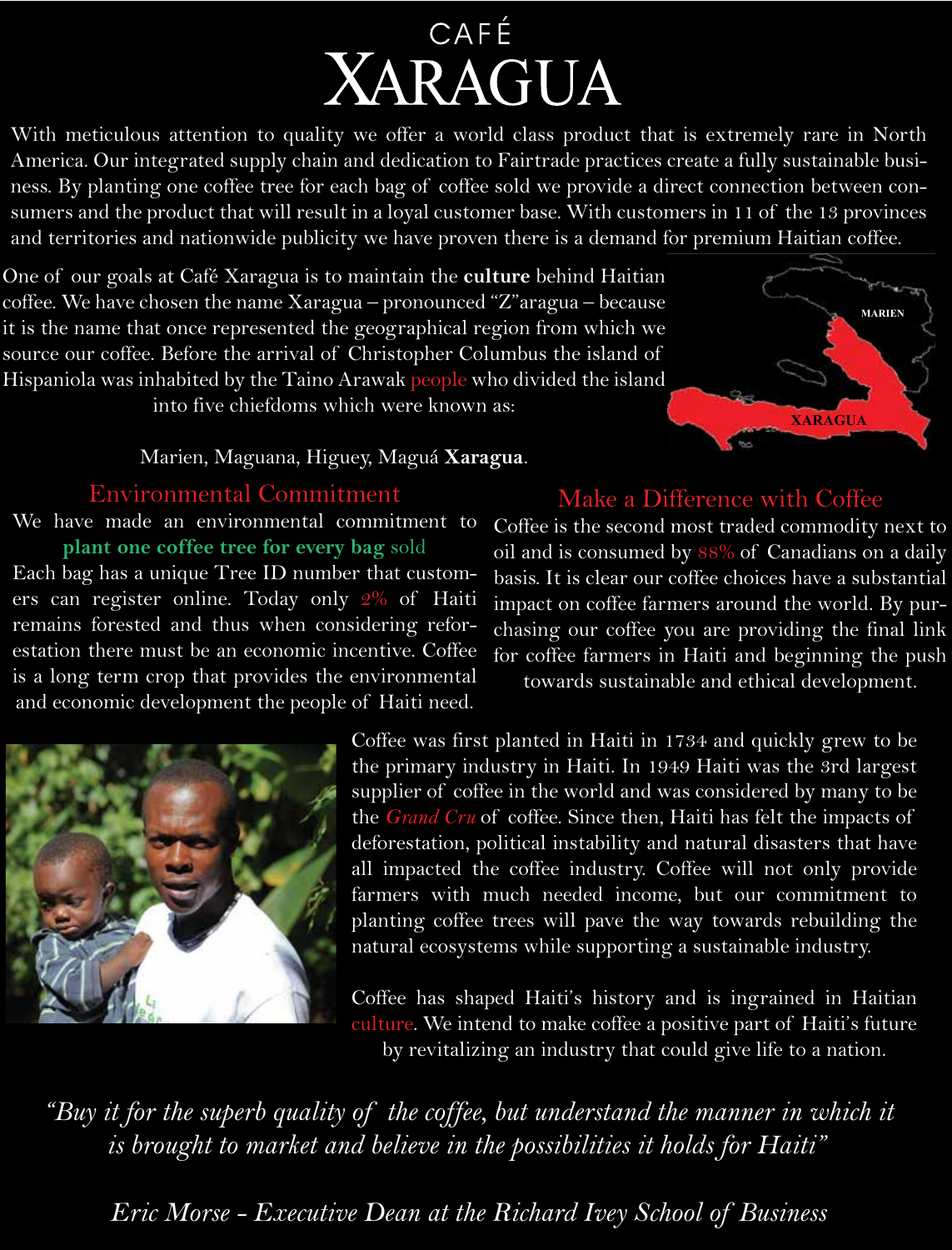### Commitment to Quality

We pride ourselves on delivering fresh quality coffee and establishing your reputation as a place for superb coffee. All of our coffee is sampled for quality to ensure only the best beans are purchased at the best time of year. We roast in small batches to ensure all of our coffee not only taste great but that it arrives fresh and on time.

We have carefully chosen our blends in order to provide our customers with the best of each coffee. Carefully blended together our beans create a distinct gourmet taste for true coffee lovers.



#### Retail 10oz (283g) Bags - MSRP \$14.50-\$15.50 *All products are 100% Fairtrade Certified and our blends are 50% Organic*

| Our Classic Blend is a blend of Haitian and Guatemalan Arabica<br>coffee. It has a full round body with a superb aftertaste. Our dark roast<br>profile brings out a bold yet complex flavour profile.            | Case<br>12 | Unit \$<br>\$10.00                | Case \$<br>\$120.00 |
|------------------------------------------------------------------------------------------------------------------------------------------------------------------------------------------------------------------|------------|-----------------------------------|---------------------|
| Our Breakfast Blend is a blend of Haitian and Guatemalan Arabica<br>coffee. It was carefully chosen to bring out a rich body with smooth<br>flavour. Our medium-dark roast produces a fruity yet clean finish.   | Case<br>12 | Unit \$<br>$$10.00 \quad $120.00$ | Case \$             |
| Our Espresso Blend is a blend of Haitian and Indonesian Arabica<br>coffee. A great coffee for espresso lovers looking for that unique blend.<br>Our espresso roast ignites a strong body with a bold aftertaste. | Case<br>12 | Unit \$<br>\$10.00                | Case \$<br>\$120.00 |
| Our Single Origin is a 100% Haitian Arabica coffee. It presents a<br>superb aroma and a strong fragrance. Our medium roast has a medium<br>body with natural sweetness and a great aftertaste.                   | Case<br>12 | Unit \$<br>\$11.50                | Case \$<br>\$138.00 |

#### **Note:**

All prices include sales tax and all sales are final. There is a 2 case minimum and each case is made up of the same roast, cases cannot be mixed. Orders over 4 cases do not incur freight charges.

### The Story of Xaragua

After graduating from the Richard Ivey School of Business at the age of 21 Robert Lehnert founded Café Xaragua. It all started when he and two friends flew to Port au Prince, rented a pick-up truck and drove off in search of Haiti's best coffee. With only an old map of previous coffee producing regions the trip was one for the books – dirt roads, river crossings, flat tires and rain storms were all included in the search for quality coffee. After several dead ends and having traveled the majority of Haiti's Southern Peninsula the boys reached the municipality of Thiotte. What they found was the perfect climate for high quality coffee and a well structured co-operative to work with. Since then Lehnert has invested all of his time and effort into launching Café Xaragua on the international scale.

Lehnert's work with Xaragua has lead to a lecturing series at the Richard Ivey School of Business and invitations to speak at Harvard and Cornel. The company has been written about in multiple business journals focusing on sustainable business models and continues to gain popularity and media attention across the nation.